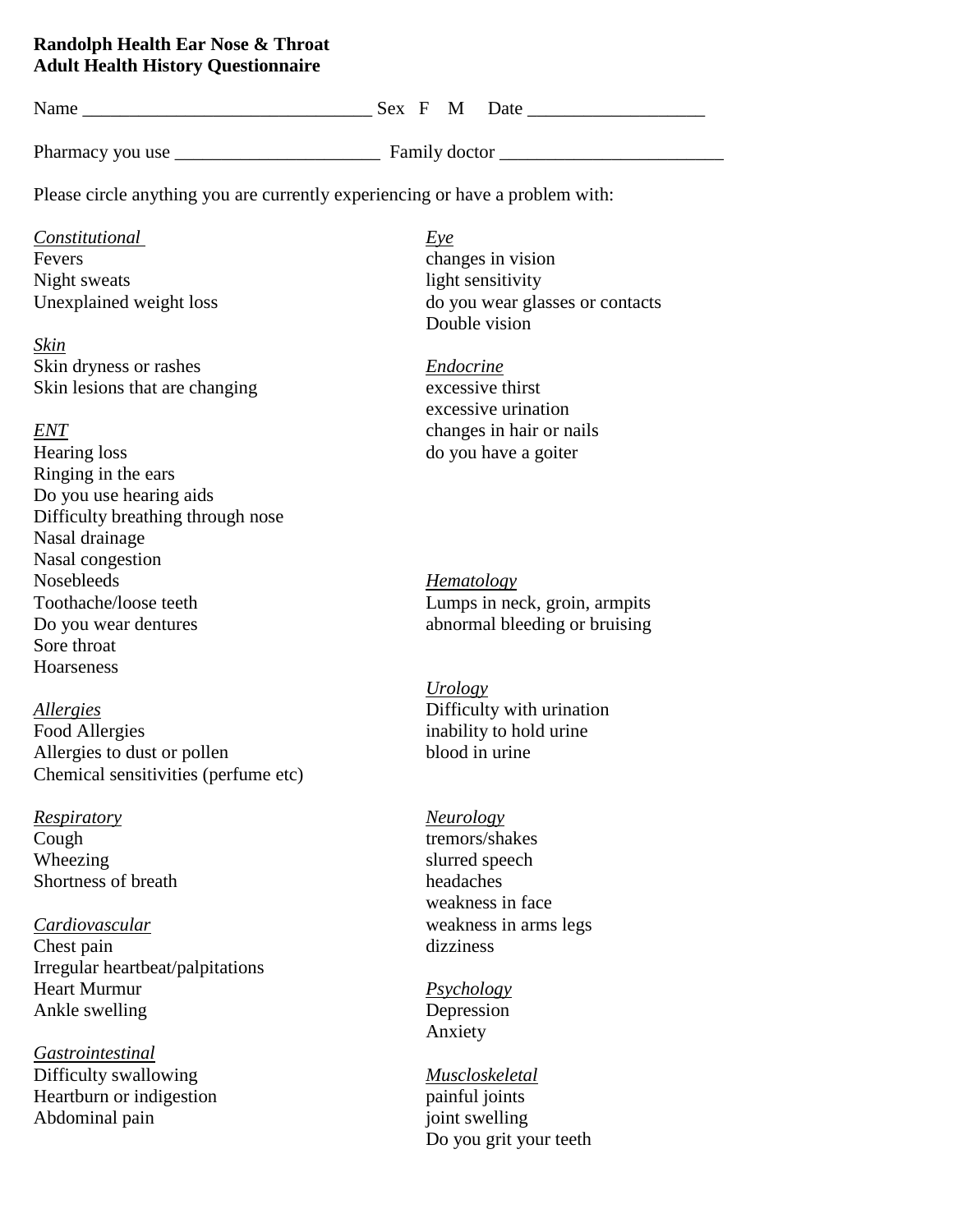Are you allergic to any medications, if so please list them and your reaction;

| Medications you are taking; list dosage and how taken; if you have your medicines with you or a list skip this |  |  |  |
|----------------------------------------------------------------------------------------------------------------|--|--|--|
| question;                                                                                                      |  |  |  |

<u> 1980 - Johann John Stone, mars eta biztanleria (h. 1980).</u>

Hospitalizations (other than operations) please list description and date;

|                                               |            |                 | Marital Status: Single Married Divorced Separated Widowed Cocupation: Communication Control of Marital Status<br>Have you smoked cigarettes? Y N Packs Per day _____ How many years? ______ If you quit, when? _____<br>Do you Chew Tobacco or use snuff? Y N How much per week? _______ How many years? __________<br>Do you drink alcohol? Y N How much per week? ________ Illegal drug use? Y N |
|-----------------------------------------------|------------|-----------------|----------------------------------------------------------------------------------------------------------------------------------------------------------------------------------------------------------------------------------------------------------------------------------------------------------------------------------------------------------------------------------------------------|
|                                               |            |                 |                                                                                                                                                                                                                                                                                                                                                                                                    |
| Have you had any of the following operations; |            |                 | Date                                                                                                                                                                                                                                                                                                                                                                                               |
|                                               |            |                 |                                                                                                                                                                                                                                                                                                                                                                                                    |
| Ear Tubes                                     | YES.       | NO.             |                                                                                                                                                                                                                                                                                                                                                                                                    |
| Adenoidectomy                                 | <b>YES</b> | NO.             |                                                                                                                                                                                                                                                                                                                                                                                                    |
| Tonsillectomy                                 | <b>YES</b> | NO.             |                                                                                                                                                                                                                                                                                                                                                                                                    |
| Nasal/sinus surgery                           | <b>YES</b> | NO <sub>1</sub> |                                                                                                                                                                                                                                                                                                                                                                                                    |
| Hernia repair                                 | <b>YES</b> | NO.             |                                                                                                                                                                                                                                                                                                                                                                                                    |
| Gallbladder                                   | <b>YES</b> | NO.             |                                                                                                                                                                                                                                                                                                                                                                                                    |
| Hemorrhoids                                   | <b>YES</b> | NO.             |                                                                                                                                                                                                                                                                                                                                                                                                    |
| Hysterectomy                                  | <b>YES</b> | NO <sub>1</sub> |                                                                                                                                                                                                                                                                                                                                                                                                    |
| <b>Cataract Surgery</b>                       | <b>YES</b> | NO.             |                                                                                                                                                                                                                                                                                                                                                                                                    |
| <b>Breast Biopsy</b>                          | <b>YES</b> | NO.             |                                                                                                                                                                                                                                                                                                                                                                                                    |
|                                               |            |                 |                                                                                                                                                                                                                                                                                                                                                                                                    |